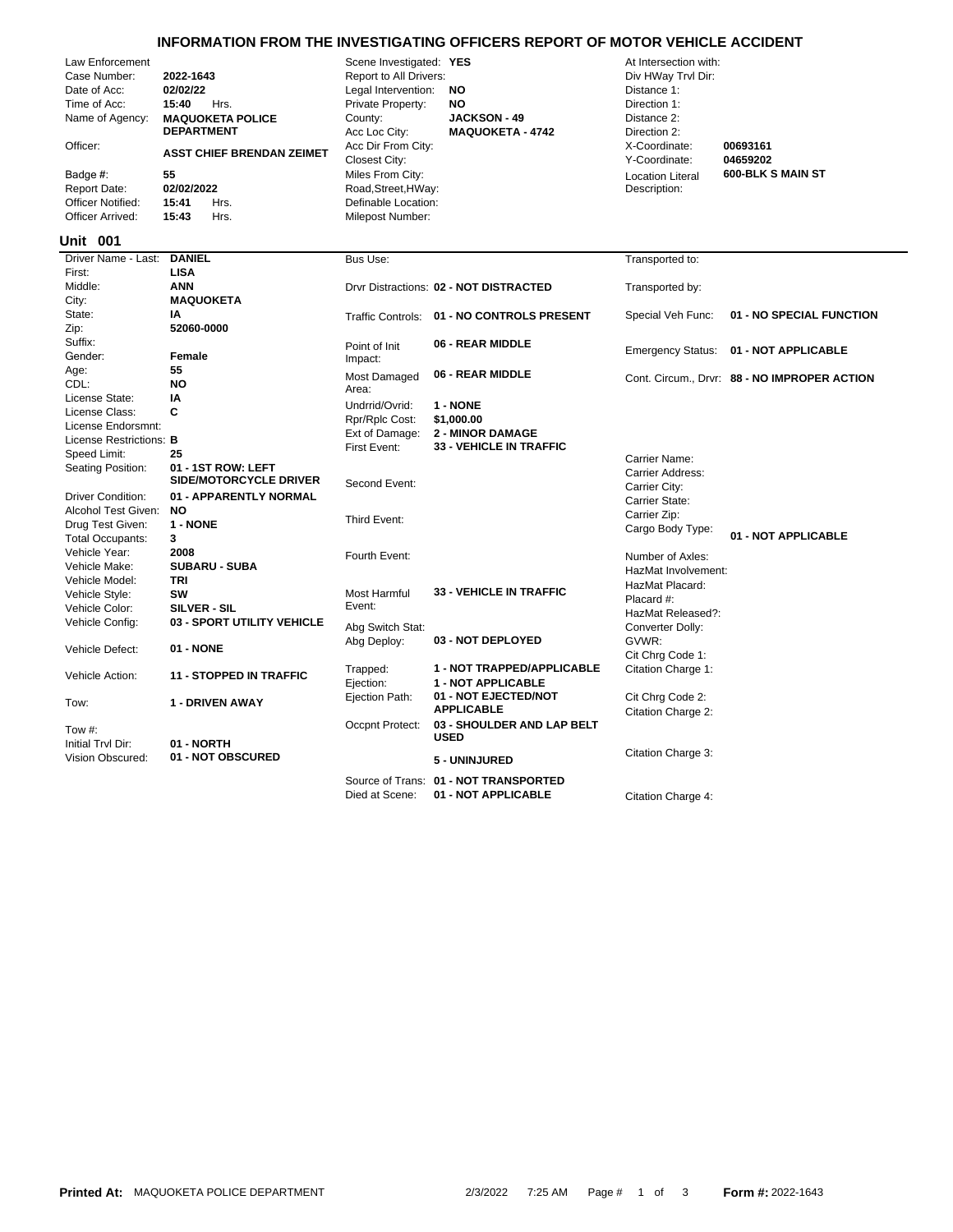## **002 Unit**

| Driver Name - Last: BAILEY |                           | Bus Use:          |                                             | Transported to:          |                                              |
|----------------------------|---------------------------|-------------------|---------------------------------------------|--------------------------|----------------------------------------------|
| First:                     | <b>ALYSSA</b>             |                   |                                             |                          |                                              |
| Middle:                    | <b>NICOLE</b>             |                   | Drvr Distractions: 98 - DISTRACTION OUTSIDE | Transported by:          |                                              |
| City:                      | <b>MAQUOKETA</b>          |                   | <b>VEHICLE (EXPLAIN IN NARRATIVE)</b>       |                          |                                              |
| State:                     | ΙA                        | Traffic Controls: | 01 - NO CONTROLS PRESENT                    | Special Veh Func:        | 01 - NO SPECIAL FUNCTION                     |
| Zip:                       | 52060-0000                |                   |                                             |                          |                                              |
| Suffix:                    |                           | Point of Init     | <b>12 - FRONT MIDDLE</b>                    |                          | 01 - NOT APPLICABLE                          |
| Gender:                    | Female                    | Impact:           |                                             | <b>Emergency Status:</b> |                                              |
| Age:                       | 19                        | Most Damaged      | <b>12 - FRONT MIDDLE</b>                    |                          | Cont. Circum., Drvr: 07 - FOLLOWED TOO CLOSE |
| CDL:                       | <b>NO</b>                 | Area:             |                                             |                          |                                              |
| License State:             | ΙA                        | Undrrid/Ovrid:    | 1 - NONE                                    |                          |                                              |
| License Class:             | C                         | Rpr/Rplc Cost:    | \$3,500.00                                  |                          |                                              |
| License Endorsmnt:         |                           | Ext of Damage:    | <b>2 - MINOR DAMAGE</b>                     |                          |                                              |
| License Restrictions: B    |                           | First Event:      | 33 - VEHICLE IN TRAFFIC                     |                          |                                              |
| Speed Limit:               | 25                        |                   |                                             | Carrier Name:            |                                              |
| Seating Position:          | 01 - 1ST ROW: LEFT        |                   |                                             | Carrier Address:         |                                              |
|                            | SIDE/MOTORCYCLE DRIVER    | Second Event:     |                                             | Carrier City:            |                                              |
| <b>Driver Condition:</b>   | 01 - APPARENTLY NORMAL    |                   |                                             | Carrier State:           |                                              |
| Alcohol Test Given:        | NO.                       |                   |                                             | Carrier Zip:             |                                              |
| Drug Test Given:           | 1 - NONE                  | Third Event:      |                                             | Cargo Body Type:         |                                              |
| <b>Total Occupants:</b>    | $\mathbf{1}$              |                   |                                             |                          | 01 - NOT APPLICABLE                          |
| Vehicle Year:              | 2008                      | Fourth Event:     |                                             | Number of Axles:         |                                              |
| Vehicle Make:              | <b>VOLKSWAGON - VOLK</b>  |                   |                                             | HazMat Involvement:      |                                              |
| Vehicle Model:             | <b>NEW BEETLE 2.5L</b>    |                   |                                             | HazMat Placard:          |                                              |
| Vehicle Style:             | 4D                        | Most Harmful      | <b>33 - VEHICLE IN TRAFFIC</b>              | Placard #:               |                                              |
| Vehicle Color:             | <b>GRAY - GRY</b>         | Event:            |                                             | HazMat Released?:        |                                              |
| Vehicle Config:            | 01 - PASSENGER CAR        | Abg Switch Stat:  |                                             | Converter Dolly:         |                                              |
|                            |                           | Abg Deploy:       | 03 - NOT DEPLOYED                           | GVWR:                    |                                              |
| Vehicle Defect:            | 01 - NONE                 |                   |                                             | Cit Chrq Code 1:         | 321.285                                      |
|                            |                           | Trapped:          | 1 - NOT TRAPPED/APPLICABLE                  | Citation Charge 1:       | <b>FAILURE TO STOP IN ASSURED</b>            |
| Vehicle Action:            | 01 - MOVEMENT ESSENTIALLY | Ejection:         | <b>1 - NOT APPLICABLE</b>                   |                          | <b>CLEAR DISTANCE</b>                        |
|                            | <b>STRAIGHT</b>           | Ejection Path:    | 01 - NOT EJECTED/NOT                        | Cit Chrg Code 2:         |                                              |
| Tow:                       | 1 - DRIVEN AWAY           |                   | <b>APPLICABLE</b>                           | Citation Charge 2:       |                                              |
|                            |                           | Occpnt Protect:   | 03 - SHOULDER AND LAP BELT                  |                          |                                              |
| Tow $#$ :                  |                           |                   | <b>USED</b>                                 |                          |                                              |
| Initial Trvl Dir:          | 01 - NORTH                |                   |                                             | Citation Charge 3:       |                                              |
| Vision Obscured:           | 01 - NOT OBSCURED         |                   | 5 - UNINJURED                               |                          |                                              |
|                            |                           | Source of Trans:  | 01 - NOT TRANSPORTED                        |                          |                                              |
|                            |                           | Died at Scene:    | 01 - NOT APPLICABLE                         | Citation Charge 4:       |                                              |
|                            |                           |                   |                                             |                          |                                              |

## **Accident Environment**

| First Harmful Event Loc:   | 01 - ON ROADWAY               | <b>Roadway Characteristics</b> |                                                     |
|----------------------------|-------------------------------|--------------------------------|-----------------------------------------------------|
| Manner of Crash/Collision: | 03 - REAR END (FRONT TO REAR) | Environment:                   | 01 - NONE APPARENT                                  |
| Light Conditions:          | <b>1 - DAYLIGHT</b>           | Roadway:                       | 01 - NONE APPARENT                                  |
| <b>Weather Conditions:</b> | 02 - CLOUDY                   |                                |                                                     |
|                            |                               | Type of Road Junc/Feat:        | 01 - NON-JUNCTION/NO SPECIAL FEATURE                |
| Surface Conditions:        | $01 - DRY$                    |                                |                                                     |
|                            |                               | FRA No.:                       |                                                     |
|                            |                               | Horizontal Alignment:          |                                                     |
| Workzone Related:          | <b>NO</b>                     | <b>Vertical Alignment:</b>     |                                                     |
| Activity:                  |                               |                                |                                                     |
| Location:                  |                               |                                |                                                     |
| Type:                      |                               |                                | First Harmful Evt of Crash: 33 - VEHICLE IN TRAFFIC |
| <b>Workers Present:</b>    |                               |                                |                                                     |
|                            |                               |                                |                                                     |
| <b>Narrative</b>           |                               |                                |                                                     |

Unit 1 was stopped in traffic. Unit 2 failed to stop assured clear distance striking Unit 1. Unit 1 stated that she as distracted by a vehicle that appeared to be pulling out of a business parking lot.